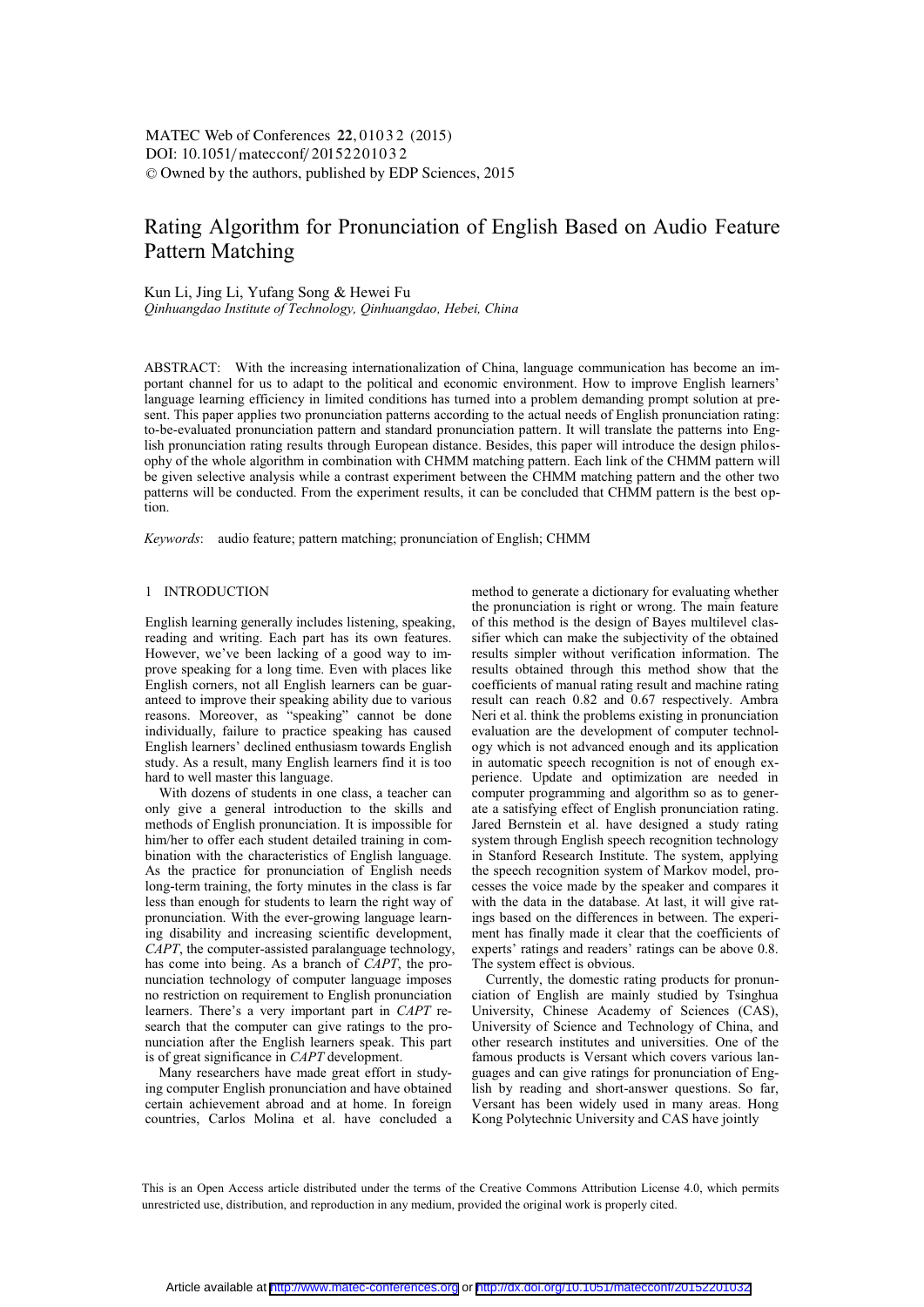

Figure 1. Ratings frame structure chart

developed an evaluating system of English phonetic test which can automatically identify wrong pronunciation. Qingcai Chen et al. have proposed an automatic evaluating method about grammatical verbal pronunciation, directing at addressing the instability of current English pronunciation phoneme system. This method can detect continuous mistakes made in English pronunciation and mispronunciations which are confusing. Weiqian Liang has established a pronunciation quality evaluating system model of English learning system based on the combination of pronunciation quality, pronouncing network generation, evaluating model training and extraction of pronunciation parameters. In the learning process of embedded mode, this system can help realize the goal of using resources with less expense and more stability.

With the research experience and results created by former researchers, this paper will establish a rating algorithm model of English pronunciation which can match the audio feature pattern and obtain the evaluation result that there's high relevance between the operation result of rating algorithm and that of manual rating. Summary and outlook about the English audio rating algorithm will be provided at the end of this paper.

## 2 FRAME OF ENGLISH PRONUNCIATION EVALUATING ALGORITHM MATCHING AUDIO FEATURE PATTERN

As a processing result of audio information made by brain, people tend to hear what others say more clearly in complex situation. Audio recognition technology can be fully applied in our communication process, so as to help us understand the exact content of what others plan to express and enhance the applicability of the system in noisy environment. In recent years, how to apply the audio feature pattern matching technology in evaluating English pronunciation has become a heated research theme.

As the information processing realized through the frame of English pronunciation evaluating algorithm that matches audio feature pattern is individually completed in two channels, the final results shall be obtained by weighting the result of each channel. According to the evaluating situation of the actual English pronunciation, the detailed progress is as follows: first, set phoneme segmentation; and then, make comparison between the to-be-evaluated pronunciation and the standard pronunciation according to phoneme levels, and calculate the similarity in between. Take the distance between standard template and the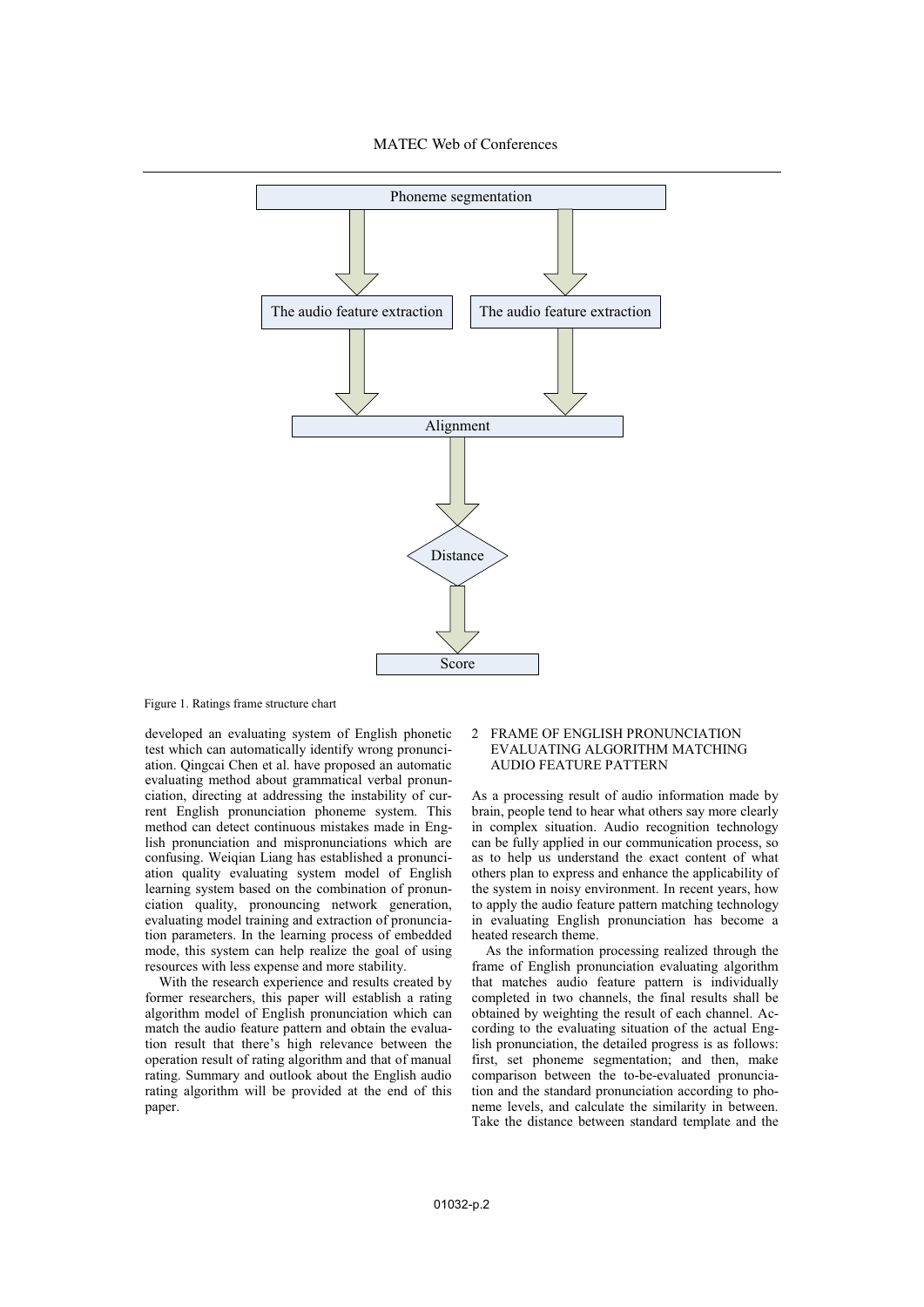feature of to-be-tested audio factor as the measurement for similarity. At last, use related formulas to make calculation and get rating scores. Detailed steps are as follows:

 $(i)$  make phoneme segmentation of English pronunciation as the input;

2 process the above segmentation by specified methods and extract the audio features;

Ĺ apply specified methods to calculate the corresponding European distance;

ĺ obtain the final ratings through formula calculation.

The figure for the corresponding structure chart is as figure1.

#### 2.1 *Audio Feature Extraction*

At first, process the audio signals of English pronunciation; and then, complete the audio feature extraction. During the process of audio feature extraction, windowing and pre-emphasis are two important parts.

#### 2.2 *Windowing*

Within the range of 10~20ms, audio signals are considered to be comparatively stable. The processed audio segmentation signals can be divided into several sections and each section can be regarded as an analysis frame extracted from a continuous audio section. After processing, the original audio sequence can generate a new audio signal feature. In general, the analysis frames formed by the audio signals extracted from the functions of the same length can be approached through several functions in accordance with different applications, so as to reach an ideal frequency response.

1) The square function formula of an *N* point:

$$
\omega(n) = \begin{cases} 1 & (0 \le n \le N-1) \\ 0 & \text{Others} \end{cases}
$$
 (1)

2) The Hamming function formula of a *N* point:

$$
\omega(n) = \begin{cases} 0.54 - 0.64 \cos\left(\frac{2\pi}{N - 1}\right) & (0 \le n \le N - 1) \ (2) \\ 0 & \text{others} \end{cases}
$$

3) The Hanin function formula of a *N* point:

$$
\omega(n) = \begin{cases} 0.42 - 0.5 \cos[2\pi n/(N-1)] + 0.08 \cos[2\pi n/(N-1)] & (0 \le n \le N-1) \\ 0 & \text{Others} \end{cases}
$$

$$
(3)
$$

#### 2.3 *Pre-emphasis*

In order to complete the pre-emphasis on the high-frequency part of the voice, this paper applies pre-emphasis to improve the high-frequency resolution ratio of the pronunciation. Oro-nasal radiation effect and glottis stimulation mainly affect the signal rating power spectrum of the voice while the high frequency will have rapid attenuation when it is above 800Hz. Filter the high frequency and the transfer function corresponding to the filter is as follows:

$$
H(z) = 1 - \alpha Z^{-1} \tag{4}
$$

Among which, the pre-emphasis coefficient is  $\alpha$ with a range of  $0.9 < \alpha < 1.0$ . In general, take  $\alpha$  as 0.97.

# 2.4 *M*el *Frequency Cepstrum Coefficient*

Research finding has shown that there's paring relationship between frequency and perceptual skill when the frequency is above 1000Hz. However, when the frequency is lower than 1000 Hz, there's linear relationship between perceptual skill and it. Consequently, *Mel* frequency was proposed to have more accurate audio feature pattern matching. The special perception performance obtained by human ear is called *M*FCC. The corresponding process is as figure 2:

Introduction to the extraction process:

 $x(n)$  refers to the time-domain signal of each frame level; and  $s(n)$  refers to the original audio signal after processing. According to the feature of the audio signal, windowing can be used for processing. The widely-used windowing is done through Hamming window as it can avoid leaking and can be low-pass.

An N sequence will be formed after processing the time-domain signals. And then, after the discrete Fourier transform, the N sequence will be turned into a linear frequency spectrum. The related transform formula is as follows:

$$
X(k) = \sum_{n=0}^{N-1} x(n) e^{-j2\pi nk/N} \quad (0 \le n, k \le N-1) \quad (5)
$$

Among which, N refers to FFT or the window width of DFT.

After the linear frequency spectrum mentioned above passes through the filter bank, we can get

the *M*el frequency spectrum. Within the matching

range of audio feature pattern, set several band-pass filters  $H_m(k)$ , in which the range for m is  $0 \le m \le M$ . *M* refers to the number of

filters while the filter center frequency can be expressed as  $f(m)$ . The expression is as follows:

$$
f(m) = \left(\frac{N}{F_s}\right) B^{-1} \left(B(f_i) + \frac{B(f_i) - B(f_i)}{M + 1}\right) \quad (6)
$$

The function expressions of filter are as follows:

$$
H_m(k) = \begin{cases} 0 & (k < f(m-1)) \\ \frac{k - f(m-1)}{f(m) - f(m-1)} & (f(m-1) \le k \le f(m)) \\ \frac{f(m+1) - k}{f(m+1) - f(m)} & (f(m) \le k \le f(m+1)) \\ 0 & (k > f(m+1)) \end{cases}
$$

Among which, the high frequency and the low frequency of filter can be expressed as  $f_i$  and  $f_h$ .  $B^{-1}$ refers to the *B* inverse function and the related equation is  $B^{-1}$ (b)=700(e<sup>b/1125</sup>-1).  $F_s$  refers to the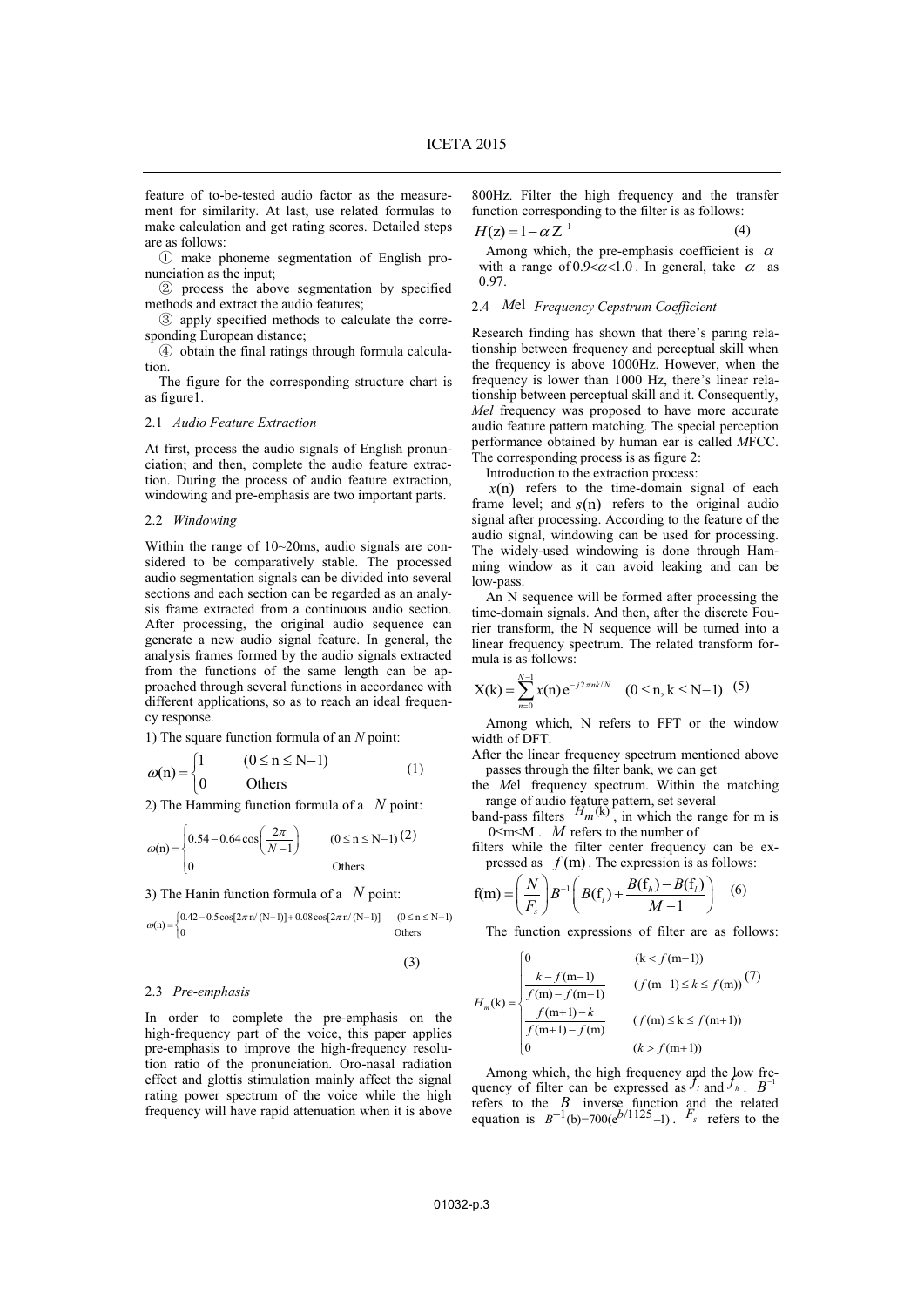# MATEC Web of Conferences



Figure 2. MFCC extraction process



Figure 3. Two strams HMM

frequency of inverse function sampling. The logarithmic power of the *M*el frequency can bring better robustness to the resulting error.

Total transfer function formula is as follows:

$$
S(m) = \ln \left( \sum_{k=0}^{N-1} \left| X(k) \right|^2 H_m(k) \right) \tag{8} \tag{8}
$$

The s(m) mentioned above can be turned into cepstrum domain through *DCT* transform, and the corresponding parameter  $c(n)$  can be obtained herein:

$$
c(n) \sum_{m=1}^{M-1} s(m) \cos\left(\frac{\pi n(m+1/2)}{M}\right) \qquad (0 \le m < M)^{(9)}
$$

In the test, take N as 512 and take window length as

20ms. The number of filters is 16 while the sampling frequency is 16K. The window shift is 10ms.

# 3 OPTIMIZATION MODEL OF ENGLISH PRO-NUNCIATION RATING ALGORITHM

As English pronunciation can be greatly affected by human impact and environmental influence, *CHMM* (Coupled Hidden Markov Model) can be applied to solve the problems existing in non-isomorphic audio feature matching and asynchronous audio feature matching, so as to complete the reasonable evaluation on English pronunciation rating.

In traditional audio recognition system, audio fea-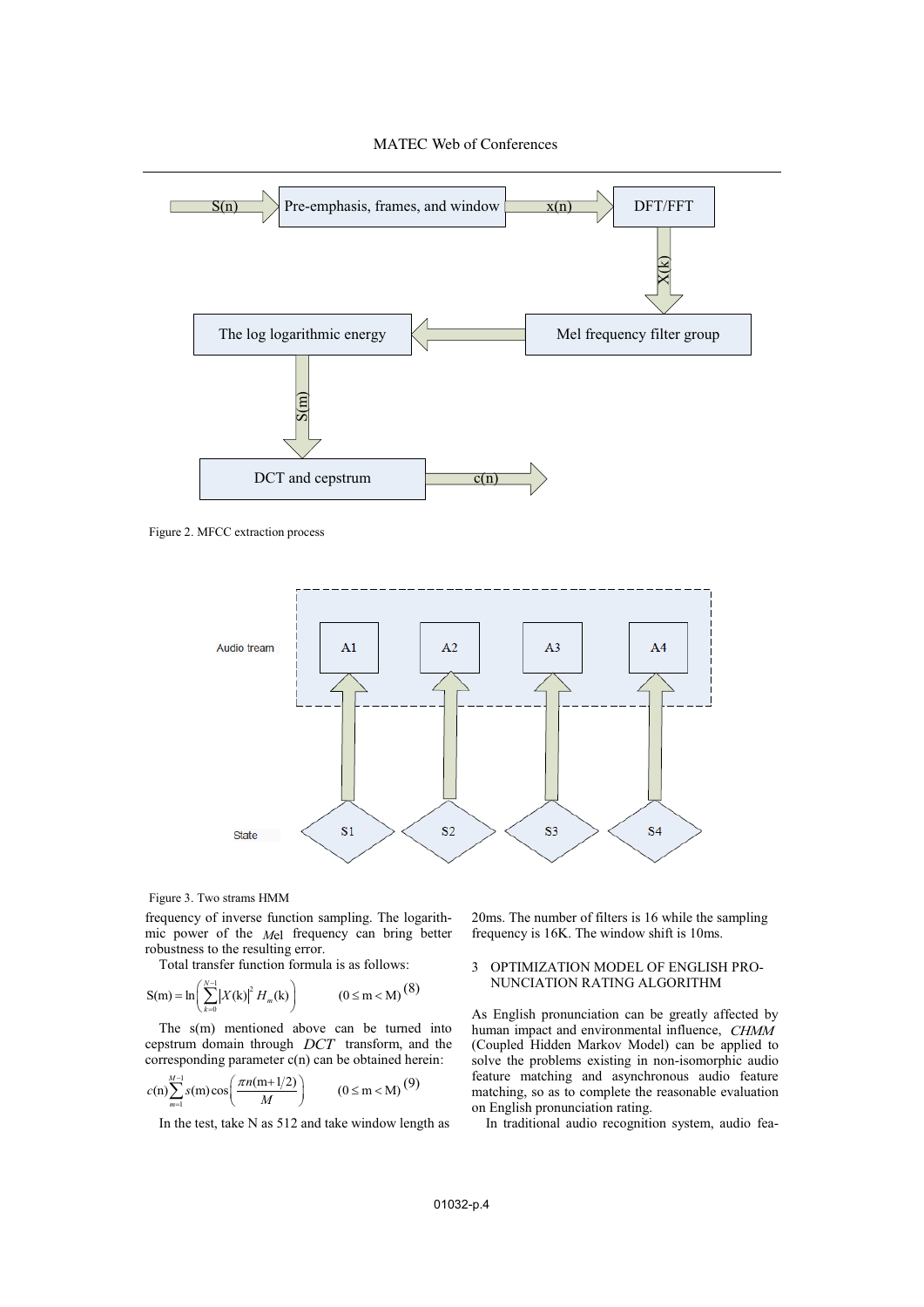

Figure 4.The flow chart of equivalent conversion

tures are integrated into one tream for modeling. In this method, asynchronization may appear during the generating process of language while recognition ability may be hindered due to different frequencies among people. This paper applies coupled *HMM* method for improvement and can overcome the deficiency existing in traditional system through the asynchronous information matching strategy of *CHMM* . See the following figure for the structure:

### 3.1 *CHMM Equivalent Conversion*

In the parallel chain of*CHMM* , if one state is divided into two discrete values, two states can be generated thereupon. There're two arithmetic products corresponding to the output probability of each state. Double-stram *HMM* can be conversed with coupled *HMM*. Before equivalent conversion, assume that there're three audio states. If the number of audio channels is m, take m as 3 in this case. The basic flow chart of conversion is as figure 4:

### 3.2 *Training of Observed Value Sequence*

In order to avoid the training without enough theoretical property in traditional system, this paper applies *HMM* training theory. Set observation sequence  $O^t$ in which  $l = 1, 2, ..., L$  and  $O' = O'_1, O'_2, ..., O'_T$ . The observed values in the sequence are mutually independent and the observed frequency  $p(O/\lambda)$  of the model is shown below:

$$
P(\mathbf{O}/\lambda) = \prod_{l=1}^{L} P(\mathbf{O}^{l}/\lambda)
$$
 (10)

Revise *HMM* according to the theory mentioned above. Take several audio samples as the observed values and optimize them.

## 4 EXAMPLE VERIFICATION

Before conducting the experiment, use the above theories to pre-treat the data and apply the above model to complete training. Set three audio channel statuses